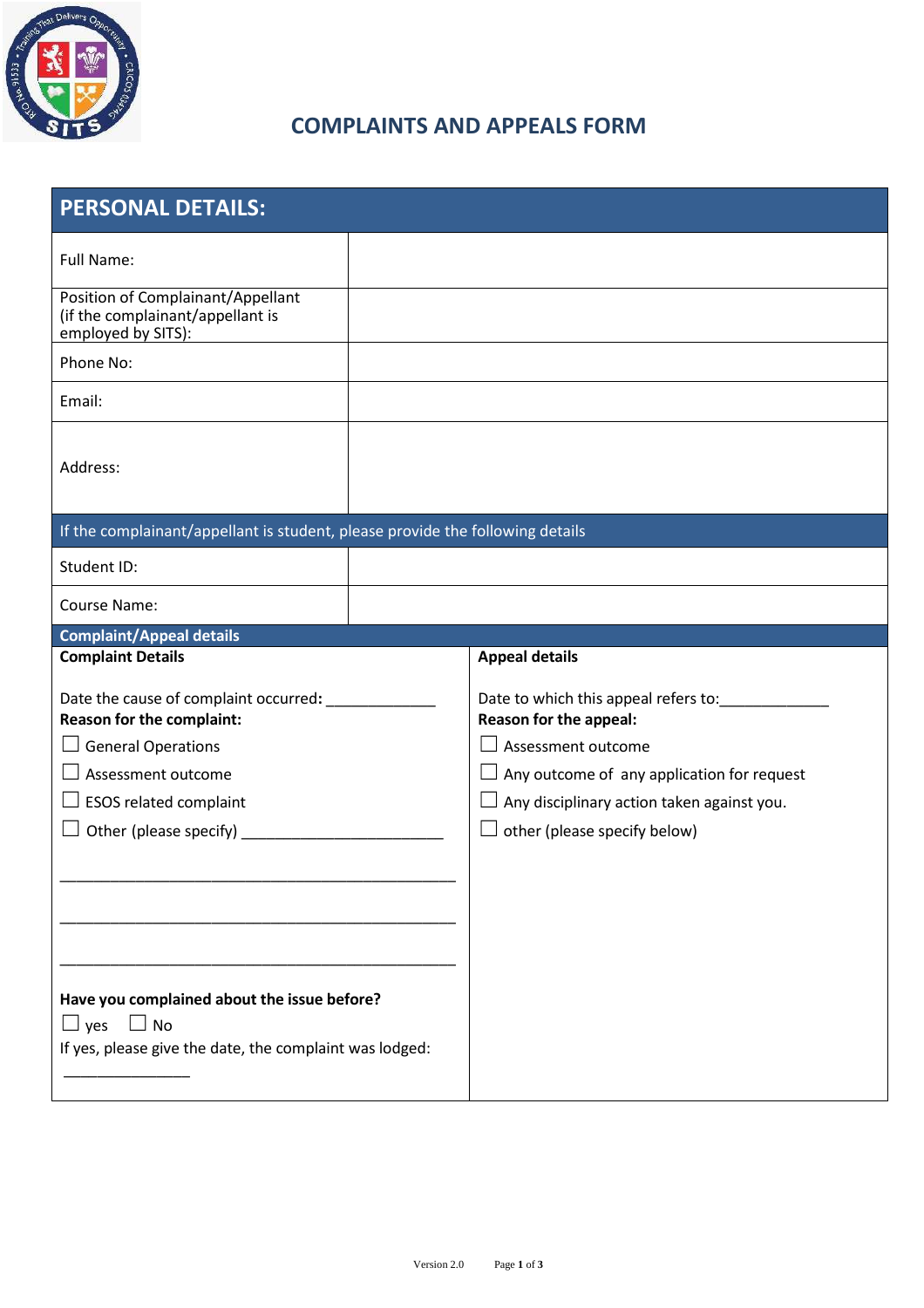

## **COMPLAINTS AND APPEALS FORM**

| <b>COMPLAINT/APPEAL SUMMARY</b><br>(PLEASE GIVE DETAILED EXPLANATION OF COMPLAINT/APPEAL, THE EXPECTED OUTCOME AND ATTACH ANY<br><b>SUPPORTING EVIDENCE)</b>                                          |                                                                                                                                                                                                  |  |
|-------------------------------------------------------------------------------------------------------------------------------------------------------------------------------------------------------|--------------------------------------------------------------------------------------------------------------------------------------------------------------------------------------------------|--|
|                                                                                                                                                                                                       |                                                                                                                                                                                                  |  |
| <b>DECLARATION</b>                                                                                                                                                                                    |                                                                                                                                                                                                  |  |
| $\Box$ All the information provided in this form is correct and accurate to the best of my knowledge.<br>$\Box$ I am happy to attend any meeting with relevant persons required to resolve the issue. |                                                                                                                                                                                                  |  |
|                                                                                                                                                                                                       |                                                                                                                                                                                                  |  |
|                                                                                                                                                                                                       | <b>OFFICE USE ONLY:</b>                                                                                                                                                                          |  |
| <b>Receiving staff member:</b>                                                                                                                                                                        |                                                                                                                                                                                                  |  |
| Date:                                                                                                                                                                                                 |                                                                                                                                                                                                  |  |
| <b>Method of lodgement</b>                                                                                                                                                                            | □Email □in person □mail □Phone                                                                                                                                                                   |  |
| Name of members in panel for resolving the<br>issue                                                                                                                                                   |                                                                                                                                                                                                  |  |
| Actions proposed by panel                                                                                                                                                                             |                                                                                                                                                                                                  |  |
| <b>Implementation of Proposed action by:</b>                                                                                                                                                          | □ Continuous improvement Request.<br>□ Counselling by the relevant persons.<br>□ Change of any service or member.<br>□ External Counselling agency<br>□ Referred to:<br>□ Other (Please specify) |  |
| <b>Outcome</b>                                                                                                                                                                                        | □ Successful □ Unsuccessful                                                                                                                                                                      |  |
| Method to communicate the outcome with<br>the complainant/appellant                                                                                                                                   | $\Box$ Email $\Box$ in person $\Box$ mail $\Box$ Phone                                                                                                                                           |  |